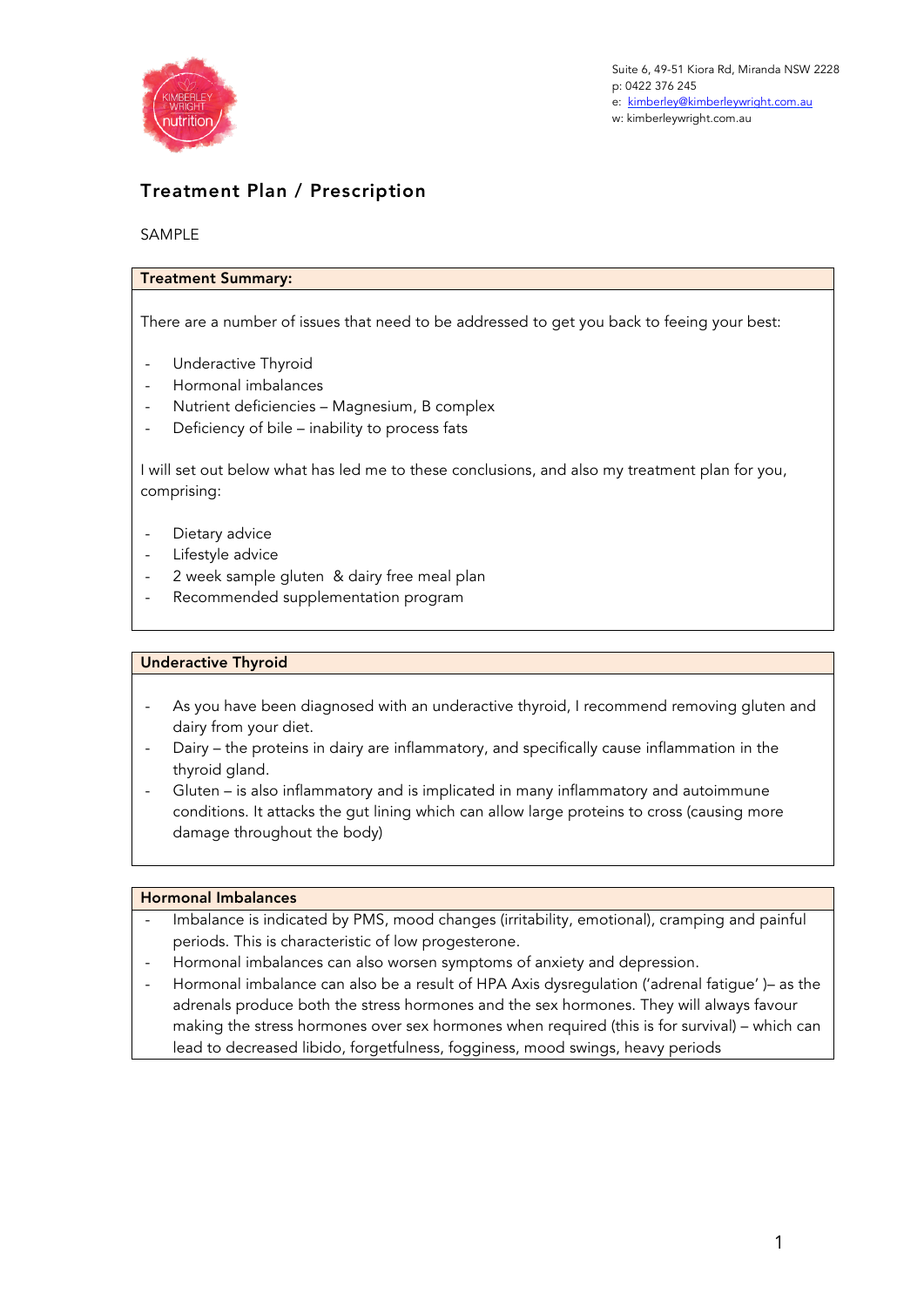

Suite 6, 49-51 Kiora Rd, Miranda NSW 2228 p: 0422 376 245 e: kimberley@kimberleywright.com.au w: kimberleywright.com.au

## Nutrient deficiencies

## Magnesium

- Magnesium helps us to both create energy and wind down. It's an anxiolytic (ie. It calms) as it relaxes both the smooth & skeletal muscle. Raw Cacao is a great source of magnesium.
- Deficiency signs & symptoms: Anxiety, chocolate cravings, PMS & Painful menstruation, muscle weakness, pain & stiffness.

## B Complex

- The B complex vitamins are required for our cells to create energy, for nerve conduction, & for neurotransmitter creation.
- Deficiency signs and symptoms: Fatigue, depression, numbness / tingling / pins and needles, dry skin, memory loss.

## Deficiency of bile – inability to process fats

Issues creating and releasing bile can cause gallstones and also lead to an inability to process fats effectively – meaning they are excreted from the body without being digested and absorbed properly. This can cause tummy upsets after eating fatty meals.

DIETARY ADVICE (implemented in 7 day meal plan)

- Remove gluten and dairy in the diet these are both inflammatory and feed the unhelpful bacteria in the gut.
- Increase magnesium, B complex intake see Nutrient Food List provided
- Eat 30gm of protein within 30 minutes of waking
- Keep blood sugar levels stable, by eating regular snacks and meals, that contain a mix of fats, protein & carbohydrate in every snack / meal.
- Keep blood sugar & energy levels stable by eating every 3 hours include snacks as recommended in the attached meal plan.